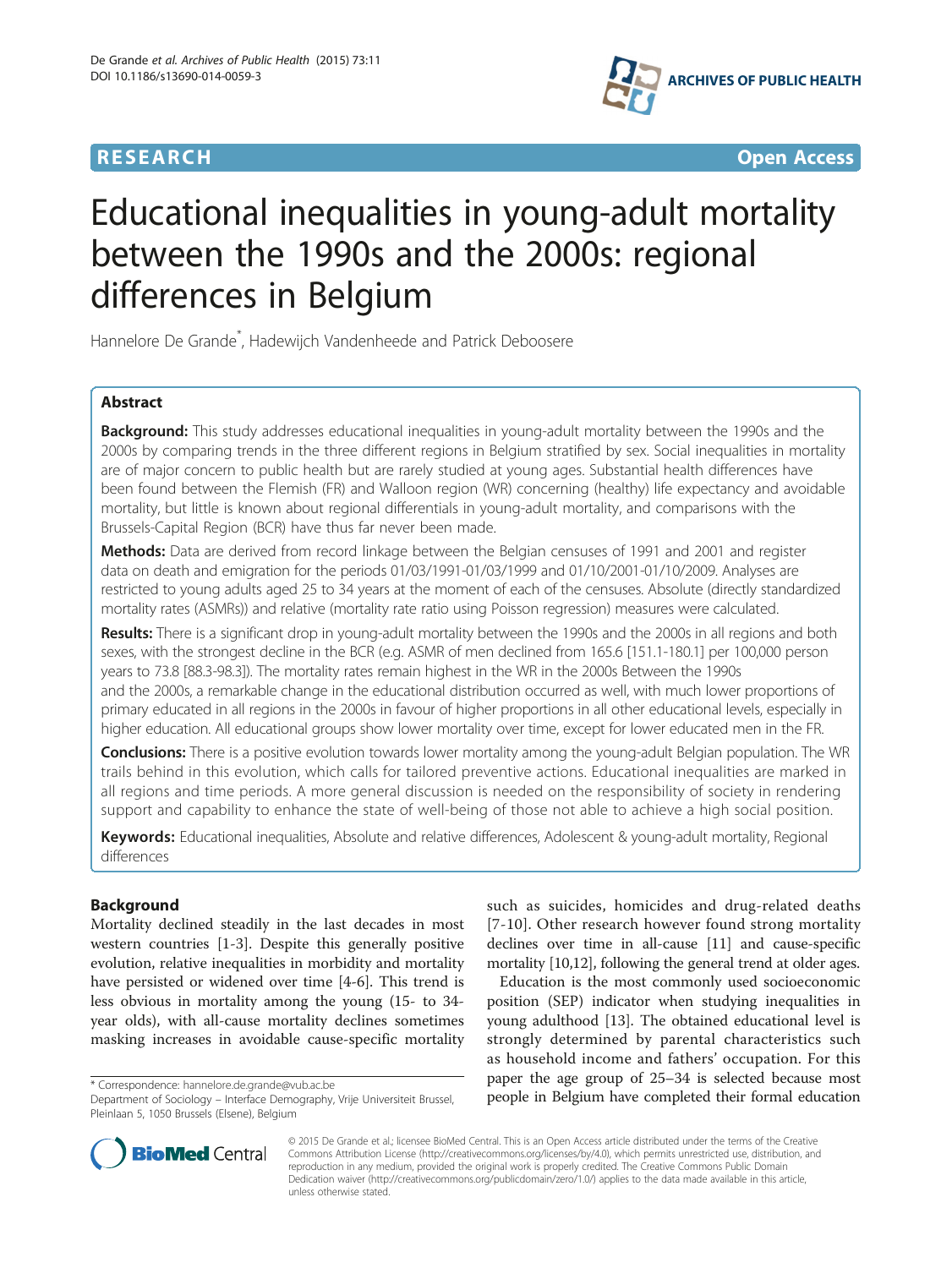by the age of 25. Education is then the most stable indicator for SEP, whereas other measures such as income or occupation are more prone to change in this life stage. The link between education and health/mortality is firmly established e.g. [[6,14-16](#page-11-0)]. From young adulthood onwards, social inequalities increase following a social gradient that continues well into old age [[17,18](#page-11-0)]. Education not only influences health outcomes through increased knowledge and insights but also indirectly through jobs with more benefits, a higher income and through a greater sense of control and social support [[16,19,20](#page-11-0)]. Monitoring educational inequalities in mortality over time provides insight into the interplay of compositional changes in educational groups and inequalities in mortality between educational levels.

Regional differences in absolute and relative mortality inequalities have been observed in several European countries [[21](#page-11-0)]. In Belgium, substantial regional differences have been found in avoidable mortality [[22,23\]](#page-11-0) and (healthy) life expectancy [\[24,25\]](#page-11-0). Belgium consists of three regions: the Flemish Region (FR – North), Walloon Region (WR – south) and Brussels-Capital Region (BCR – centre). The Walloon Region (WR) does not only have a worse health status than the Flemish Region (FR); inequalities are also larger both in life expectancy and disability free life expectancy [[24](#page-11-0)-[26\]](#page-11-0). The worse economic situation in the WR is put forward as a main contributor to the persisting regional differences [\[25\]](#page-11-0). Yet, these studies did not include the BCR and did not have a specific focus on young adults. The BCR is often not included in these comparisons, because of the small population size in research using sampling designs [\[27\]](#page-11-0). This restriction does not hold for this paper, as exhaustive population data are used. Research in the BCR using these data found lower mortality rates over time among 15-to-34-year olds and persisting educational inequalities, especially among men [\[12\]](#page-11-0), but did not compare the different regions. Leaving the BCR out of regional comparisons only allows for a partial insight into regional mortality inequalities, in particular because its metropolitan character entails higher income inequalities [[28\]](#page-11-0). Mechanisms behind social inequalities in Belgium cannot be fully understood without accounting for this region as well.

This study addresses the evolution in educational inequalities in mortality among young adults between the 1990s and the 2000s. This study adds to the literature through its focus on young-adult mortality, on trends over time and through its inclusion of the BCR and thus comparison of the three Belgian regions. We respectively examine regional differences and trends in 1) all-cause mortality in young adults, 2) educational inequalities in young-adult mortality and 3) if the observed regional differences in educational inequalities are due to differences in the population composition between the regions in

terms of nationality of origin and employment. These research questions will be dealt with stratified by gender.

# **Methods**

#### Data

Data are derived from two Belgian censuses linked to death and emigration records of the national registry. These provide exhaustive information on the official population living in Belgium at the time of each census collection (01/03/1991 and 01/10/2001). Follow-up is possible due to linkage with national register data on deaths and emigrations for the respective periods 1991–1999 and 2001–2009. The cohort is semi-closed; no new entries (either by immigration or birth) are taken into account.

# Study population

We restrict the analysis to young adults aged 25 to 34 at baseline. We observe two periods, 1991–1999 and 2001–2009, further broken down in two periods each of which contains four years of follow-up time: 01/03/ 1991-01/03/1995 (P1), 01/03/1995-01/03/1999 (P2), 01/ 10/2001-01/10/2005 (P3) and 01/10/2005-01/10/2009 (P4). At each new interval, the age range of 25 to 34 years is recalculated to ascertain comparability between periods. For the exposure time calculation, we use age at entry for P1 and P3, and the recalculated age at the beginning of P2 and P4.

## Variables

## Own educational level

Four categories are used, following the ISCEDclassification: 1) no/primary, 2) lower secondary education, 3) higher secondary education, and 4) higher education. Missing values on education are included as separate categories in the analyses. We observe a shift towards higher educational levels over time, in all regions (Table [1](#page-2-0)). For example, while 20.7% of the Flemish women had a degree of primary education in 1991, this is only 3.8% in 2001. Furthermore, in 2001 there is a higher share of both low and higher educated young persons in the BCR in both sexes compared to the other regions, a trend that is still apparent in recent observations [[28](#page-11-0)].

The composition of the young population not only differs regionally in terms of educational level, but also in terms of other factors. The BCR attracts migrants from all over the world and thus consists of a large population of non-Belgian origin, especially in the youngest age groups [[28\]](#page-11-0). The influx of migration in 2001 made differences with 1991 even more substantial (Table [1](#page-2-0)). Some nationality groups have lower or higher mortality risks compared to the native Belgian population [\[29,30](#page-11-0)], which might impact a regional comparison. Nationality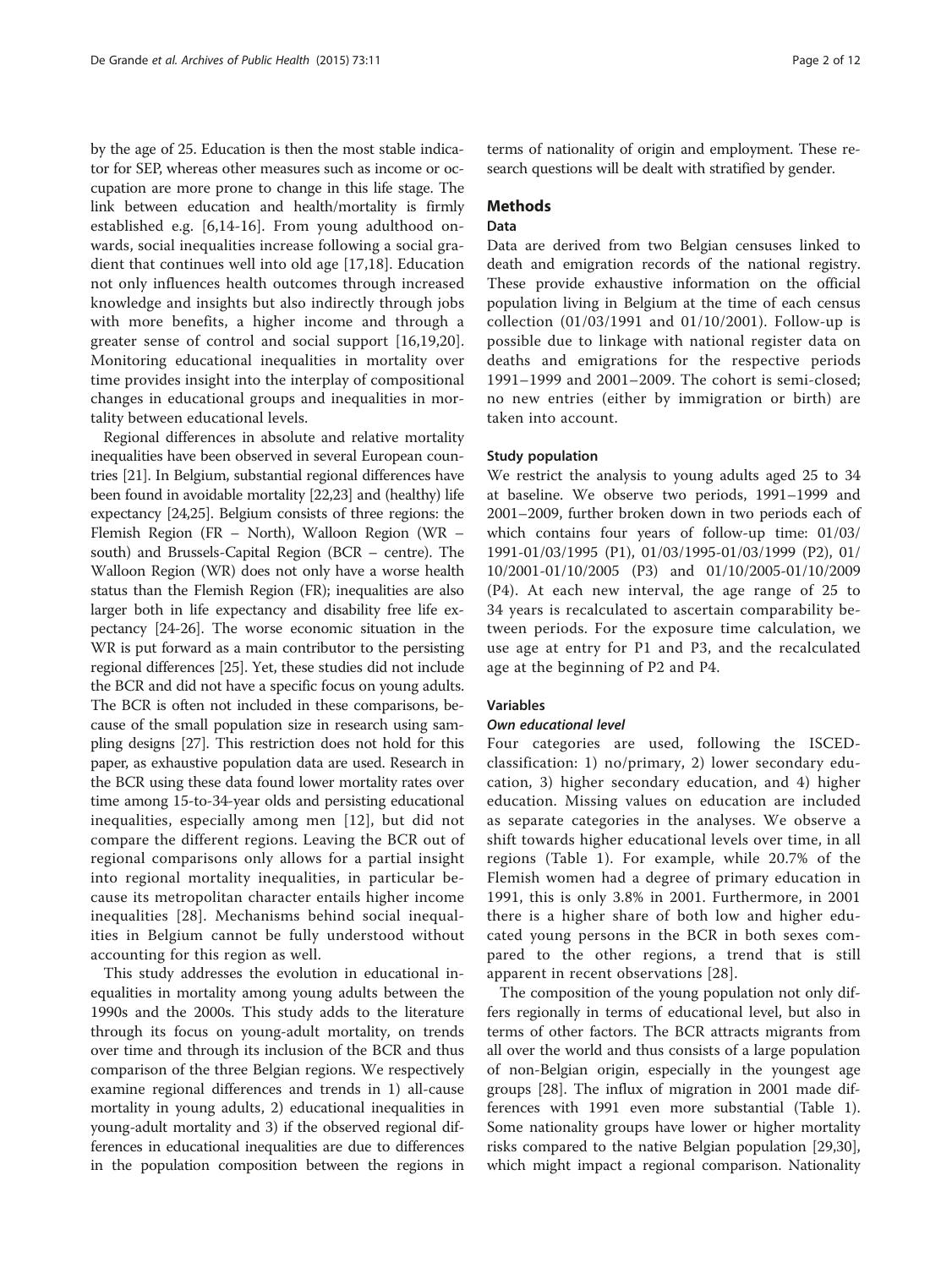|                                |         | <b>MEN</b> |            |           |           |            | <b>WOMEN</b> |           |            |           |           |            |           |
|--------------------------------|---------|------------|------------|-----------|-----------|------------|--------------|-----------|------------|-----------|-----------|------------|-----------|
|                                |         | 1991       |            |           | 2001      |            |              | 1991      |            |           | 2001      |            |           |
|                                |         | <b>FR</b>  | <b>BCR</b> | <b>WR</b> | <b>FR</b> | <b>BCR</b> | <b>WR</b>    | <b>FR</b> | <b>BCR</b> | <b>WR</b> | <b>FR</b> | <b>BCR</b> | <b>WR</b> |
| <b>Educational level</b>       |         |            |            |           |           |            |              |           |            |           |           |            |           |
| Primary                        |         | 17.36      | 21.79      | 21.41     | 4.03      | 8.48       | 5.94         | 20.65     | 22.98      | 21.42     | 3.75      | 8.86       | 4.87      |
| Lower sec                      |         | 21.57      | 18.83      | 18.83     | 15.34     | 17.60      | 22.65        | 15.03     | 15.45      | 22.42     | 11.33     | 15.04      | 18.26     |
| Higher sec                     |         | 35.33      | 24.40      | 32.03     | 45.18     | 26.94      | 40.06        | 35.61     | 23.71      | 30.65     | 41.05     | 24.31      | 35.80     |
| Higher                         |         | 25.74      | 34.98      | 20.95     | 35.45     | 46.98      | 31.34        | 28.72     | 37.86      | 25.51     | 43.86     | 51.78      | 41.07     |
|                                | Missing | (5.17)     | (21.91)    | (6.71)    | (5.07)    | (19.35)    | (8.36)       | (4.56)    | (19.53)    | (5.26)    | (3.80)    | (16.99)    | (6.08)    |
| Nationality of origin          |         |            |            |           |           |            |              |           |            |           |           |            |           |
| Belgian                        |         | 92.68      | 58.86      | 78.89     | 93.38     | 60.18      | 80.01        | 88.49     | 42.82      | 77.17     | 88.15     | 42.68      | 77.58     |
| European/Western               |         | 4.29       | 20.11      | 16.09     | 3.91      | 20.45      | 15.72        | 5.26      | 22.24      | 15.75     | 5.20      | 24.58      | 15.37     |
| Maghrebin/Turkish              |         | 1.66       | 12.88      | 2.51      | 1.58      | 12.14      | 2.03         | 3.95      | 23.52      | 4.18      | 3.39      | 19.59      | 3.41      |
| Other                          |         | 1.37       | 8.15       | 2.51      | 1.13      | 7.23       | 2.23         | 2.30      | 11.42      | 2.91      | 3.27      | 13.14      | 3.64      |
| <b>Employment situation</b>    |         |            |            |           |           |            |              |           |            |           |           |            |           |
| Self-employed                  |         | 13394      | 14.44      | 13.08     | 10.50     | 8.70       | 8.09         | 8.57      | 7.63       | 7.63      | 6.32      | 4.73       | 4.42      |
| Employee                       |         | 35.46      | 38.28      | 31.76     | 42.59     | 44.21      | 39.52        | 45.81     | 48.52      | 42.43     | 55.86     | 47.67      | 46.99     |
| (Un) Skilled worker            |         | 42.39      | 25.25      | 38.57     | 27.75     | 14.47      | 25.07        | 17.95     | 9.77       | 10.70     | 10.18     | 4.99       | 6.30      |
| Job seeker                     |         | 3.72       | 11.40      | 9.69      | 4.48      | 16.56      | 12.09        | 12.42     | 15.29      | 20.40     | 7.20      | 19.21      | 19.43     |
| Not working, not seeking a job |         | 0.82       | 1.31       | 1.75      | 1.80      | 2.76       | 2.39         | 9.39      | 10.23      | 13.16     | 7.74      | 10.65      | 10.15     |
| Working, job unknown           |         | 1.72       | 3.32       | 2.10      | 9.08      | 7.93       | 9.58         | 2.96      | 3.23       | 2.45      | 7.90      | 7.29       | 7.89      |
| Other                          |         | 1.95       | 6.01       | 3.06      | 3.80      | 5.37       | 3.26         | 3.16      | 5.54       | 3.23      | 4.80      | 5.46       | 4.82      |
|                                | Missing | (3.07)     | (18.47)    | (5.85)    | (3.73)    | (17.36)    | (6.78)       | (2.96)    | (15.64)    | (4.55)    | (3.19)    | (15.99)    | (5.71)    |

<span id="page-2-0"></span>

| Table 1 Distribution of population characteristics among young adults (25–34 yrs) in Belgium according to sex, period |  |  |  |  |
|-----------------------------------------------------------------------------------------------------------------------|--|--|--|--|
| and region (in column %)                                                                                              |  |  |  |  |

% are calculated exclusive of missings; between brackets: % of missings per indicator compared to the total.

of origin is included in four categories in our analyses: 1) Belgian, 2) European/Western (including all EU-15 countries, USA, Canada, Japan, Australia & New Zealand), 3) Maghrebin (all North-African countries except Egypt)/ Turkish, and 4) other.

As inequalities in mortality exist between the employed versus the non-employed [[16](#page-11-0)] and the composition of employed/non-employed differs between the regions and increases over time, employment situation is another important factors that needs to be adjusted for. It is operationalized as a combination of information on the type of occupation and being employed or not. It contains seven categories: 1) selfemployed, 2) employee, 3) (un) skilled worker, 4) job seeker, 5) not working and not seeking a job, 6) working but unknown sort of job and 7) other (including students, <1% of the total population). There is a shift towards more employees and less (skilled) workers in 2001 compared to 1991. The percentage of (skilled) workers is a lot lower in the BCR than in the other regions for both men and women.

## Analysis

Both relative and absolute inequalities in mortality are calculated. We computed age-standardised all-cause mortality rates (ASMRs), directly standardised to the European population of 2013 [\[31](#page-11-0)]. Absolute mortality decline is calculated between each period and between the first (1991–1995) and the last period (2005–2009). Relative mortality decline is calculated by dividing the absolute mortality decline of the latter period by the ASMR of the former period. It is calculated between each period and between 1991–1995 and 2005–2009. Furthermore, mortality rate ratios (MRRs) are calculated using Poisson regression. In these models, nationality of origin and employment situation are used as controls to test the robustness of the educational inequalities. The Poisson regressions are carried out with STATA MP 13.1 and stratified by region and period. To test if relative inequalities significantly changed over time, the 1991 and 2001 census were integrated to include the interaction between period and educational level (see Table [2\)](#page-3-0). The terminology '1990s' and '2000s' is used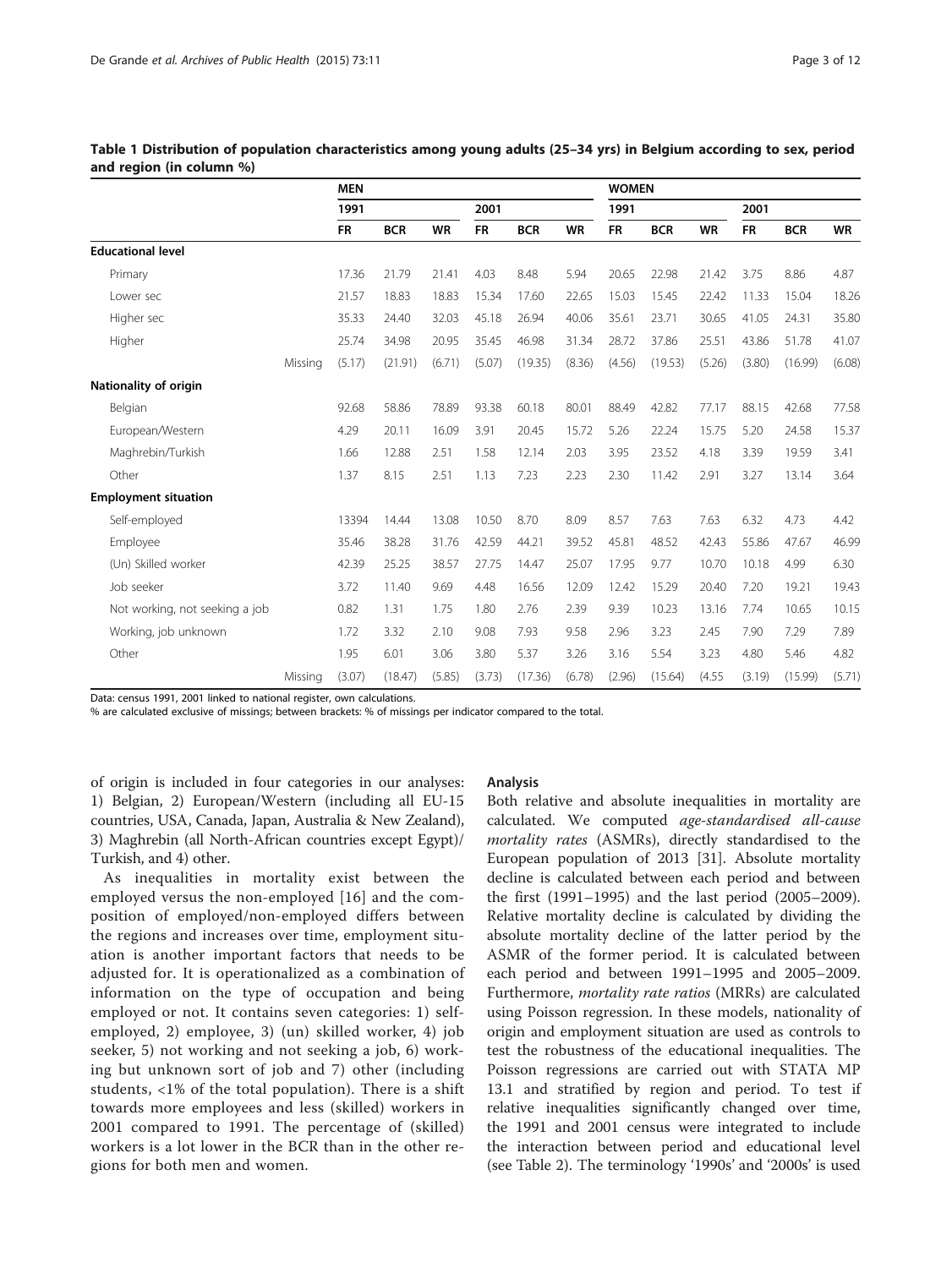<span id="page-3-0"></span>Table 2 All-cause mortality rate ratios (MRR): interaction terms between educational level and period by region and sex (reference category = higher education)

|              |               | <b>FR</b>  |       | <b>BCR</b> |        | <b>WR</b>  |       |  |
|--------------|---------------|------------|-------|------------|--------|------------|-------|--|
|              |               | <b>MRR</b> | sign. | <b>MRR</b> | sign.  | <b>MRR</b> | sign. |  |
| <b>MEN</b>   | Higher sec 91 | 1.69       |       | 1.62       |        | 1.54       |       |  |
|              | Higher sec 01 | 2.09       | ⋇     | 1.96       |        | 2.17       | **    |  |
|              | Lower sec 91  | 1.95       |       | 2.04       |        | 1.91       |       |  |
|              | Lower sec 01  | 3.01       | ***   | 2.53       |        | 2.93       | **    |  |
|              | Primary 91    | 2.83       |       | 2.28       |        | 2.87       |       |  |
|              | Primary 01    | 3.97       | ⋇     | 3.10       |        | 3.67       |       |  |
| <b>WOMEN</b> | Higher sec 91 | 1.28       |       | 1.93       |        | 1.06       |       |  |
|              | Higher sec 01 | 1.50       |       | 1.18       |        | 1.53       | ⋇     |  |
|              | Lower sec 91  | 1.56       |       | 2.20       |        | 1.30       |       |  |
|              | Lower sec 01  | 2.17       | ⋇     | 0.99       | $\ast$ | 1.73       |       |  |
|              | Primary 91    | 1.87       |       | 2.37       |        | 1.86       |       |  |
|              | Primary 01    | 3.67       | ***   | 2.35       |        | 2.68       |       |  |

Combined dataset of census 1991 and 2001, own calculations. FR = Flemish Region, BCR = Brussels-Capital Region, WR = Walloon Region. Sign. = Statistical significant difference between period 1991–1995 and 2001–2005.

 $*: p < 0.050; **: p < 0.010; **: p < 0.001.$ 

to designate the periods 1991–1999 and 2001–2009. If we refer to a specific sub period (e.g. 1991–1995), the period is specified in the text. Each model is also controlled by age and presented separately for men and women.

# Results

#### General mortality changes over time

To answer the first research question concerning regional differences in all-cause mortality over time, we

make use of Figure 1 (men) and Figure [2](#page-4-0) (women). Young-adult mortality decreased considerably over time, in all regions, and in both men and women.

In 1991–1995 male mortality rates are clearly smallest in the FR  $(ASMR_{FR-91} = 118.3$  [113.4-123.2]) compared to the other regions, having similar mortality rates  $(ASMR_{BCR-91} = 165.6$  [95% CI 151.1-180.1]; ASMR<sub>WR-91</sub> = 178.3 [170.0-186.6]). This pattern changes over time, as the mortality decline was most pronounced in men in the BCR. In 2001–2005, mortality rates become similar between the FR and the BCR, and in 2005–2009 mortality is even significantly lower in the BCR than in the FR  $(ASMR_{BCR-05} = 73.8 \; [63.8-84.3]; \; ASMR_{FR-0.5} = 93.3 \; [88.3-$ 98.3]). The decline is smallest in the FR, with a relative mortality decline of 21% over the total observation period (1991–2009) compared to 28% in the WR and 55% in the BCR (not in Figure). The WR still shows the highest mortality rates at the end of the observation period  $(ASMR_{WR-05} = 128.8 [121.0-136.6]).$ 

The mortality pattern among women is similar to that of men, although the decline over time in the BCR is more modest (Figure [2\)](#page-4-0). Relative mortality declines range from 26% in the WR and 27% in the FR to 34% in the BCR (not in Figure). Contrary to the regional mortality pattern among men, young-adult women living in the FR still have the lowest mortality in 2005–2009  $(ASMR_{FR-05} = 39.2 [36.0-42.4]).$ 

# Educational mortality pattern over time

Our second research question addresses the regional differences in educational inequalities in all-cause mortality over time. Table [3](#page-5-0) shows educational mortality differences over time for men, with person years, mortality rates and number of deaths for each category, period and region. Additional file [1:](#page-10-0) Table S1 shows the related

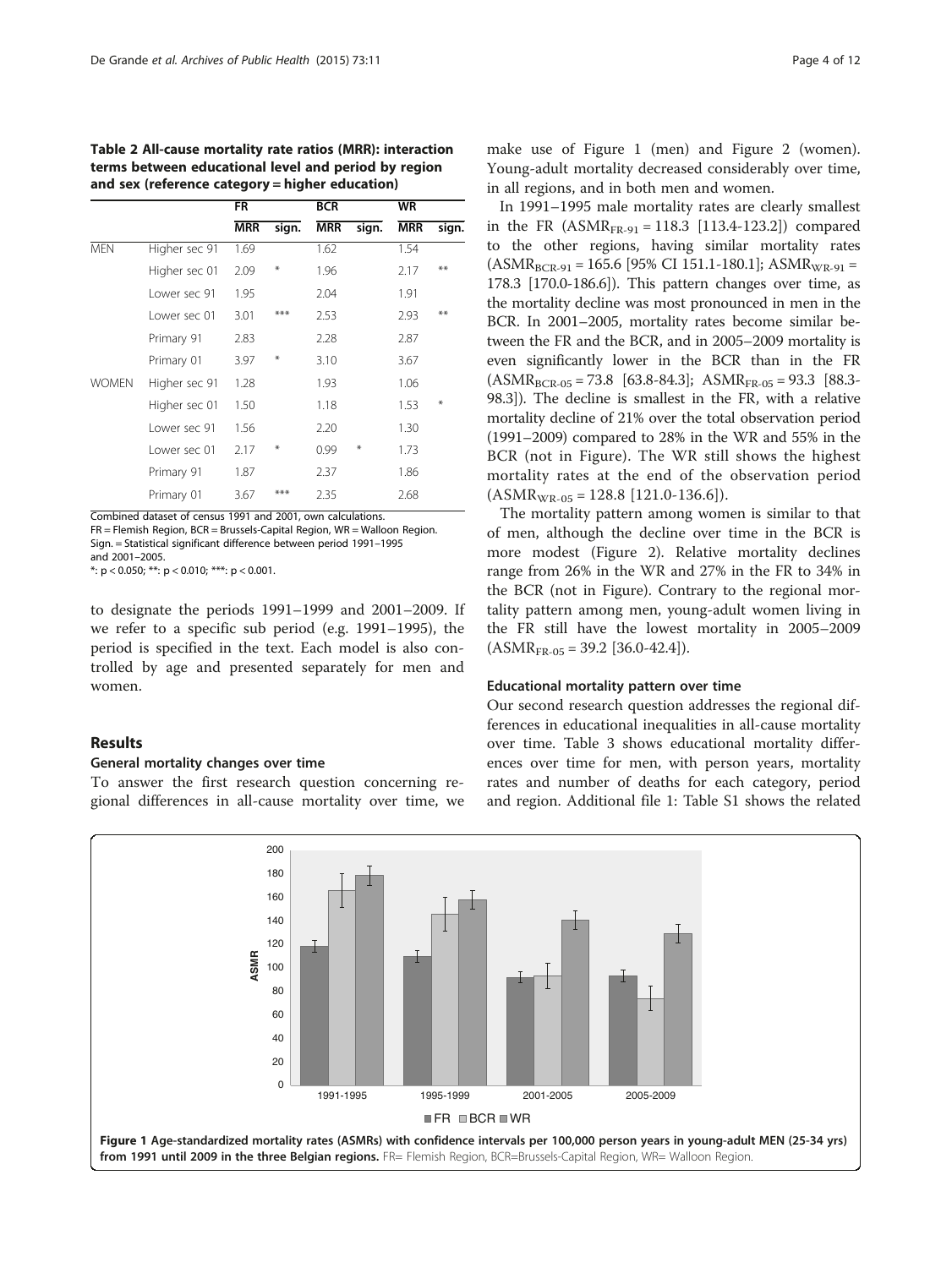<span id="page-4-0"></span>

absolute and relative mortality differences over time. In the FR, mortality declined most among the higher educated  $(ASMR_{FR-05-higher} = 42.5 [36.8-48.1] compared to$ ASMRFR-91-higher = 64.2 [56.9-71.6]) (Additional file [1](#page-10-0): Table S1). There is a relative mortality increase of 18% among the primary educated and 11% among the lower secondary educated in 2005–2009 compared to 2001– 2005 (Table [4](#page-6-0)). As a result of this, overall mortality decline is smaller in the FR and both absolute and relative inequalities have increased over time. In the BCR, we observe substantial mortality declines in almost all educational levels (especially between 1995 and 2001: ranging from a 26% decrease among the lower secondary educated to 41% among the higher educated – Additional file [1](#page-10-0): Table S1). In 2005–2009, inequalities increased again because of an increase in mortality among the primary educated while there are further decreases in the other educational categories. In the WR, there is a strong decrease in educational inequalities in 2001–2005, followed by a small increase in inequalities in 2005–2009.

The educational pattern of women in the FR (Table [4](#page-6-0)) is comparable to that of men. While the highest educated groups have lower mortality rates in the 2000s, there is an increase in mortality in the lowest educated (e.g.  $ASMR_{FR-91-primary} = 70.3$  [61.8-78.9]),  $ASMR_{FR-01-primary} =$ 104.4 [77.5-131.3]). Mortality among the highest educated decreased with 34%, leading to larger inequalities over time (Additional file [2:](#page-10-0) Table S2). In the BCR, there is a clear split between those with primary education and the other educational groups in 2001–2005. There is only a small mortality decline in the primary educated (8%), while the decline in other groups ranges from 36 to 53%. In 2005–2009, a further mortality decline is only observed in the highest educated women, leading to pronounced differences between the highest educated and the other educational levels. In the WR, trends in educational inequalities are more substantial over time, with increases among the lowest educated (59%) and large decreases over time among the highest educated (44%).

As already detailed in Table [1](#page-2-0), a remarkable change in the educational distribution occurred in all regions and in both men and women. Primary educated young adults become a small group in the 2000s (e.g. Additional file [1:](#page-10-0) Table S1: PY in the primary educated men of the WR in 1991: 199,386 compared to 48,784 in 2001). The overall mortality decline is thus not only the result of a decrease in mortality in most educational groups, but is also due to a shrinking low-educated group with high mortality risks compared to the higher educated. The latter group expanded most over time (e.g. in the BCR, PY in women increased from 94,292 in 1991 to 136,211 in 2001).

# Robustness of regional differences in educational inequalities in mortality after controlling for employment situation and nationality of origin

To answer our third research question, age-adjusted mortality rate ratios (MRRs) are presented in Table [5](#page-7-0) (men) and Table [6](#page-8-0) (women). Model 1 is adjusted for age, model 2 is controlled for age and employment situation and model 3 for age, employment situation and nationality of origin. Trends are presented by comparing the first period after each census. Analyses for the other periods are not presented because we lack updated information on the employment situation in 1995 and 2005. A full table with this information is available on request.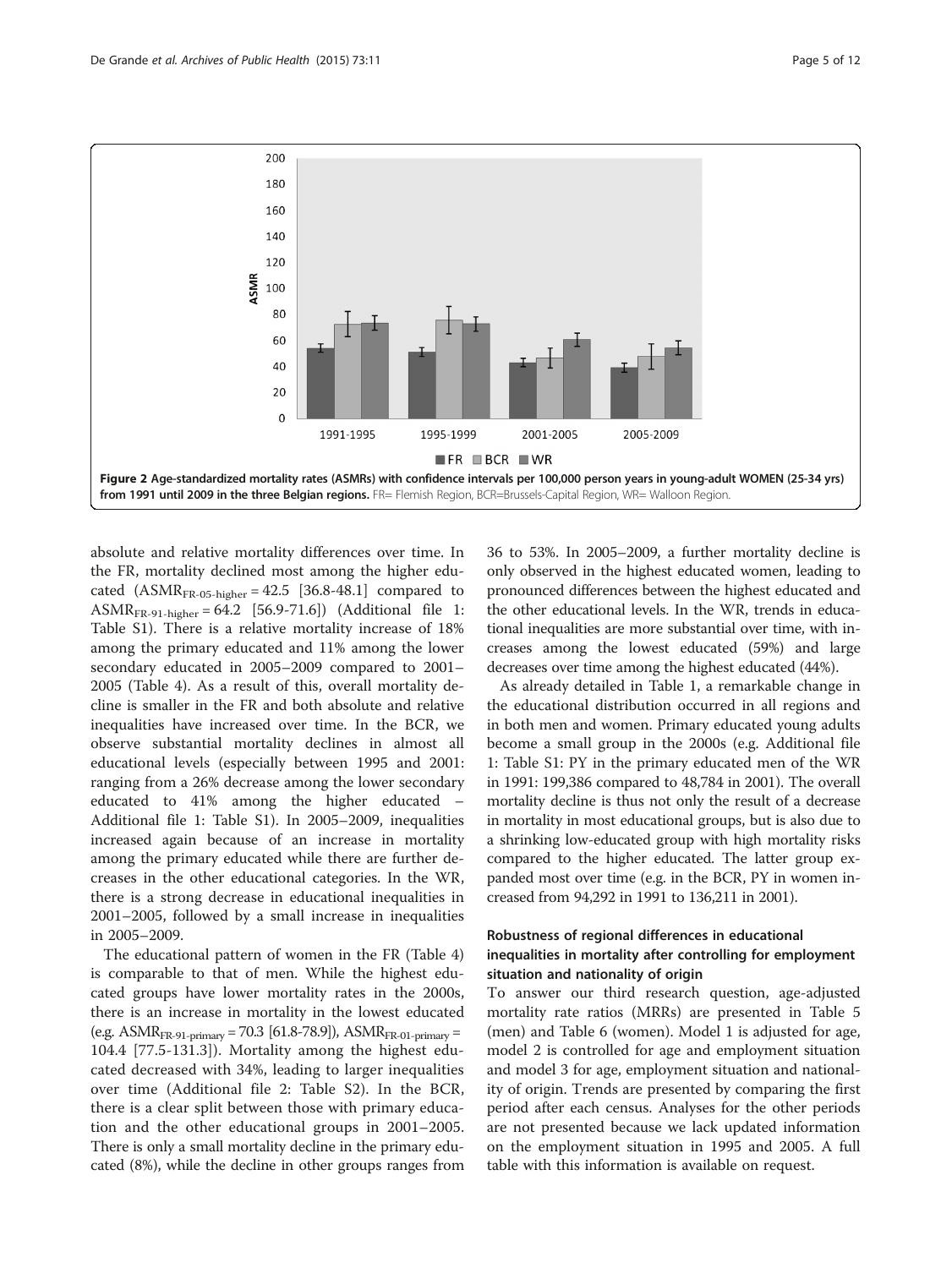|            |            | 1991-1995 |             |                   |       | 1995-1999 |             |                   | 2001-2005 |           |             |                   | 2005-2009 |           |             |                   |       |
|------------|------------|-----------|-------------|-------------------|-------|-----------|-------------|-------------------|-----------|-----------|-------------|-------------------|-----------|-----------|-------------|-------------------|-------|
|            |            | PY        | <b>ASMR</b> | 95% CI            | d     | PY        | <b>ASMR</b> | 95% CI            | d         | PY        | <b>ASMR</b> | 95% CI            | d         | PY        | <b>ASMR</b> | 95% CI            | d     |
| <b>FR</b>  | Higher     | 462,547   | 64.2        | $[56.9 - 71.6]$   | 294   | 488,927   | 60.1        | $[56.2 - 66.9]$   | 293       | 538.763   | 44.3        | $[38.6 - 49.91]$  | 238       | 517.494   | 42.5        | $[36.8 - 48.1]$   | 218   |
|            | Higher sec | 639.489   | 108.6       | $[100.4 - 116.7]$ | 686   | 679,895   | 105.3       | $[97.5 - 113.0]$  | 716       | 690,424   | 92.4        | $[85.2 - 99.5]$   | 637       | 647,849   | 100.1       | $[92.4 - 107.8]$  | 648   |
|            | Lower sec  | 389,240   | 124.3       | $[113.3 - 135.4]$ | 484   | 328,413   | 127.2       | [114.9-139.5]     | 420       | 234,054   | 136.0       | $[120.8 - 151.3]$ | 314       | 185,247   | 150.6       | [132.9-168.3]     | 279   |
|            | Primary    | 312,359   | 180.8       | $[165.9 - 195.8]$ | 567   | 227,664   | 178.3       | [160.6-196.1]     | 403       | 61,154    | 178.5       | $[144.3 - 212.7]$ | 108       | 44,120    | 210.6       | $[167.7 - 253.5]$ | 93    |
|            | Missing    | 92,453    | 219.6       | $[189.2 - 250.0]$ | 202   | 85,805    | 180.6       | $[152.2 - 209.1]$ | 155       | 73,965    | 227.0       | $[192.7 - 261.3]$ | 168       | 59,172    | 197.6       | $[161.8 - 233.4]$ | 117   |
|            | Total      | 1,896,088 | 118.3       | $[113.4 - 123.2]$ | 2,233 | 1,810,704 | 109.7       | $[104.9 - 114.5]$ | 1,987     | 1,598.360 | 91.7        | $[87.0 - 96.3]$   | 1,465     | 1,453,882 | 93.3        | $[88.3 - 98.3]$   | 1,355 |
| <b>BCR</b> | Higher     | 83,373    | 99.2        | $[77.3 - 121.2]$  | 79    | 81,858    | 73.2        | $[54.5 - 91.9]$   | 60        | 121,849   | 43.4        | $[31.7 - 55.1]$   | 53        | 107,015   | 34.6        | $[23.4 - 45.7]$   | 37    |
|            | Higher sec | 59,620    | 156.8       | $[124.2 - 189.4]$ | 91    | 59,416    | 133.0       | $[104.3 - 163.7]$ | 79        | 71,606    | 86.1        | $[64.5 - 107.7]$  | 61        | 67,354    | 73.8        | $[53.2 - 94.3]$   | 50    |
|            | Lower sec  | 45,681    | 194.6       | $[154.2 - 235.0]$ | 89    | 37,707    | 149.9       | $[111.0 - 188.8]$ | 57        | 46,869    | 111.2       | $[81.0 - 141.5]$  | 52        | 37,048    | 104.5       | $[71.7 - 137.3]$  | 39    |
|            | Primary    | 52.911    | 220.1       | $[180.0 - 260.1]$ | 116   | 41,532    | 223.0       | $[177.4 - 268.6]$ | 92        | 22,469    | 133.1       | $[85.8 - 180.4]$  | 31        | 14.221    | 159.6       | $[90.6 - 228.5]$  | 22    |
|            | Missing    | 63,318    | 200.0       | $[165.1 - 234.9]$ | 127   | 48,040    | 209.3       | $[168.4 - 250.0]$ | 101       | 56,121    | 176.4       | $[141.7 - 211.1]$ | 99        | 35,912    | 123.9       | $[87.7 - 160.1]$  | 45    |
|            | Total      | 304,903   | 165.6       | $[151.1 - 180.1]$ | 502   | 268,553   | 145.4       | $[131.0 - 159.9]$ | 389       | 318,915   | 92.9        | $[82.4 - 103.5]$  | 296       | 261,550   | 73.8        | $[63.4 - 84.3]$   | 193   |
| <b>WR</b>  | Higher     | 193,715   | 93.3        | $[79.7 - 107.0]$  | 180   | 205,664   | 60.9        | $[50.2 - 71.6]$   | 125       | 256,107   | 57.3        | $[48.0 - 66.6]$   | 147       | 252,537   | 63.4        | $[53.6 - 73.2]$   | 160   |
|            | Higher sec | 299,972   | 143.        | $[129.5 - 156.8]$ | 428   | 313,941   | 143.0       | $[129.7 - 156.2]$ | 449       | 329,706   | 124.8       | $[112.7 - 136.8]$ | 411       | 319,531   | 116.2       | $[104.3 - 128.0]$ | 371   |
|            | Lower sec  | 239,146   | 178.2       | $[161.3 - 195.1]$ | 426   | 207,759   | 168.3       | $[150.6 - 186.1]$ | 347       | 186,321   | 170.3       | $[151.5 - 189.1]$ | 316       | 150,432   | 190.0       | $[168.0 - 211.9]$ | 289   |
|            | Primary    | 199,386   | 268.8       | $[246.0 - 291.6]$ | 537   | 155,559   | 268.3       | $[242.6 - 294.0]$ | 425       | 48,784    | 212.8       | $[171.5 - 254.1]$ | 104       | 35,120    | 246.0       | $[193.7 - 298.3]$ | 87    |
|            | Missing    | 62,989    | 320.4       | $[275.8 - 364.9]$ | 200   | 58,602    | 234.0       | $[194.9 - 273.2]$ | 137       | 70,545    | 387.6       | $[341.8 - 433.4]$ | 274       | 57,422    | 251.7       | $[210.8 - 292.7]$ | 145   |
|            | Total      | 995,208   | 178.3       | $[170.0 - 186.6]$ | 1.771 | 941,525   | 157.5       | $[149.5 - 165.5]$ | 1.483     | 891,461   | 140.5       | $[132.7 - 148.2]$ | 1,252     | 815,041   | 128.8       | $[121.0 - 136.6]$ | 1,052 |

<span id="page-5-0"></span>Table 3 All-cause age-standardised mortality rates (ASMRs) and confidence intervals (CI) per 100,000 person years (PY) among young-adult MEN (25–34 years) in Belgium for 4 periods of follow-up

FR = Flemish Region, BCR = Brussels-Capital Region, WR = Walloon Region.

 $d =$  number of deaths.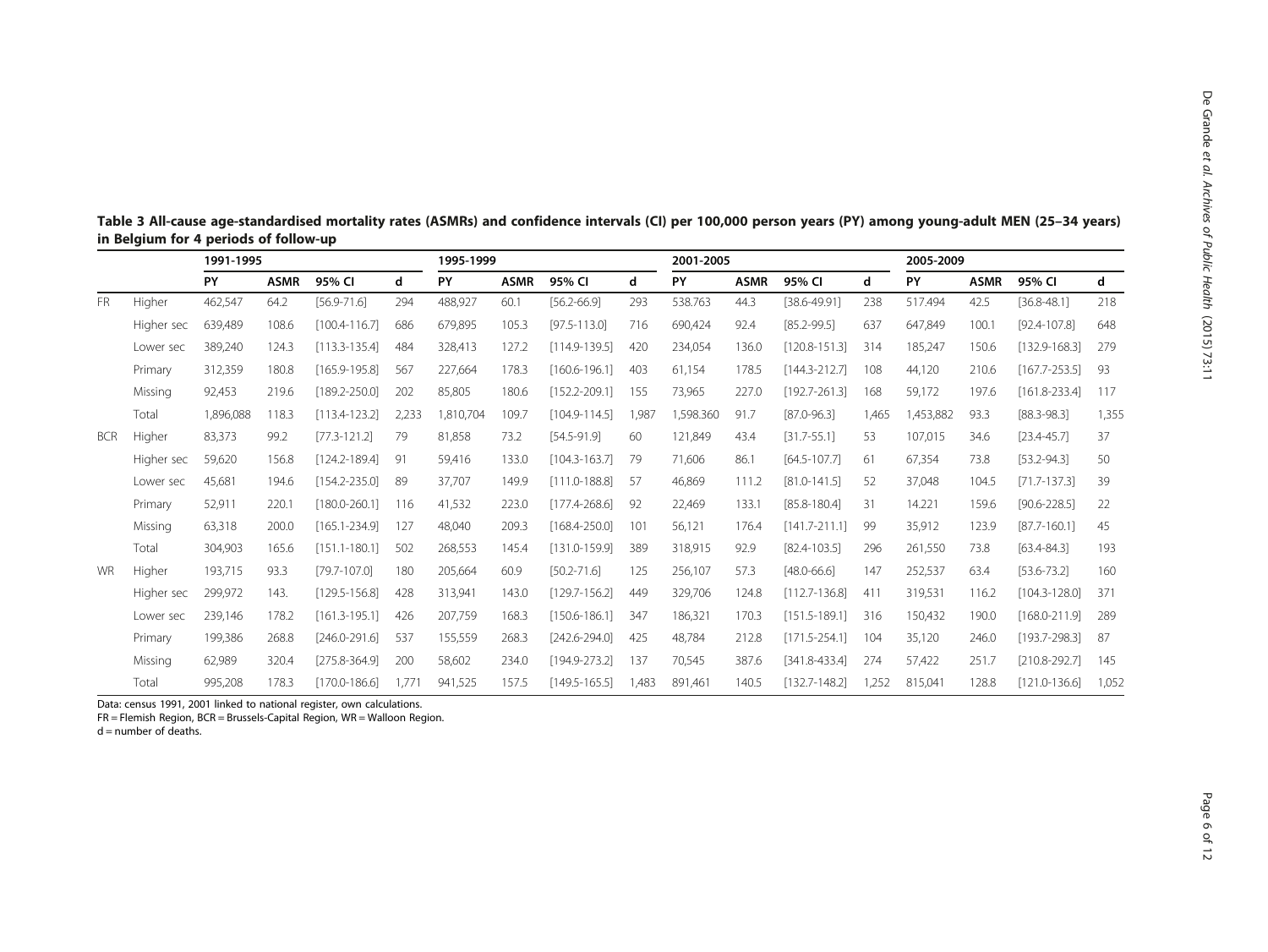|            |            | 1991-1995 |             |                  |     | 1995-1999 |             |                  |     | 2001-2005 |             |                  |     | 2005-2009 |             |                  |     |
|------------|------------|-----------|-------------|------------------|-----|-----------|-------------|------------------|-----|-----------|-------------|------------------|-----|-----------|-------------|------------------|-----|
|            |            | PY        | <b>ASMR</b> | 95% CI           | d   | PY        | <b>ASMR</b> | 95% CI           | d   | PY        | <b>ASMR</b> | 95% CI           | d   | PY        | <b>ASMR</b> | 95% CI           | d   |
| <b>FR</b>  | Higher     | 496,695   | 38.0        | $[32.5 - 43.6]$  | 183 | 561,129   | 38.8        | $[33.6 - 44.0]$  | 214 | 657,477   | 27.7        | $[23.6 - 31.7]$  | 181 | 664,075   | 25.1        | $[21.3 - 29.0]$  | 166 |
|            | Higher sec | 619,162   | 48.4        | $[42.8 - 53.9]$  | 295 | 649,760   | 46.1        | $[408.8 - 51.3]$ | 297 | 617,636   | 41.8        | $[36.7 - 46.9]$  | 260 | 560,428   | 40.8        | $[35.5 - 46.0]$  | 229 |
|            | Lower sec  | 260,170   | 59.7        | $[50.4 - 69.1]$  | 156 | 211,952   | 48.5        | $[39.0 - 58.1]$  | 102 | 170,246   | 61.5        | $[49.6 - 73.4]$  | 108 | 121,249   | 65.1        | $[508 - 79.4]$   | 80  |
|            | Primary    | 358,004   | 70.3        | $[61.8 - 78.9]$  | 264 | 245,618   | 88.6        | $[76.4 - 100.8]$ | 219 | 56,266    | 104.4       | $[77.5 - 131.3]$ | 60  | 39,302    | 80.0        | $[51.1 - 108.9]$ | 30  |
|            | Missing    | 79,179    | 94.4        | $[72.8 - 115.9]$ | 74  | 74,732    | 84.2        | $[63.4 - 105.0]$ | 63  | 53,352    | 115.9       | $[81.1 - 144.7]$ | 62  | 45,163    | 121.9       | $[89.7 - 154.1]$ | 55  |
|            | Total      | 1,813,210 | 54.2        | $[50.8 - 57.6]$  | 972 | 1,743,191 | 51.2        | $[47.9 - 54.6]$  | 895 | 1,554,977 | 42.9        | $[39.7 - 46.2]$  | 671 | 1,430,217 | 39.2        | $[36.0 - 42.4]$  | 560 |
| <b>BCR</b> | Higher     | 94,292    | 36.8        | $[24.2 - 49.3]$  | 34  | 93,305    | 57.0        | $[41.3 - 72.7]$  | 52  | 136,211   | 36.4        | $[26.1 - 46.6]$  | 49  | 122,711   | 25.6        | $[16.6 - 34.7]$  | 31  |
|            | Higher sec | 60,133    | 73.0        | $[50.8 - 95.2]$  | 42  | 57,706    | 83.7        | $[59.7 - 107.8]$ | 47  | 65,268    | 42.6        | $[26.8 - 58.4]$  | 28  | 62,336    | 58.0        | $[38.6 - 77.4]$  | 35  |
|            | Lower sec  | 38,751    | 82.5        | $[53.9 - 111.0]$ | 32  | 29,772    | 77.8        | $[46.6 - 108.9]$ | 24  | 40,575    | 36.2        | $[17.9 - 54.5]$  | 15  | 31,780    | 62.9        | $[35.3 - 90.6]$  | 20  |
|            | Primary    | 57,969    | 89.6        | $[65.2 - 114.0]$ | 52  | 43,490    | 93.2        | $[65.2 - 121.2]$ | 43  | 23,764    | 85.9        | $[49.0 - 122.8]$ | 21  | 16,452    | 107.9       | $[56.0 - 159.9]$ | 17  |
|            | Missing    | 57,142    | 108.2       | $[81.2 - 135.8]$ | 61  | 44,511    | 77.9        | $[52.1 - 103.7]$ | 35  | 47,725    | 66.1        | $[42.8 - 89.4]$  | 31  | 32,234    | 70.8        | $[41.9 - 99.8]$  | 23  |
|            | Total      | 308,287   | 72.7        | $[63.1 - 82.4]$  | 221 | 268,784   | 75.8        | $[65.3 - 86.6]$  | 201 | 313,543   | 46.5        | $[38.9 - 54.1]$  | 144 | 265,513   | 47.8        | $[39.4 - 56.1]$  | 126 |
| WR         | Higher     | 233,950   | 54.4        | $[44.8 - 64.0]$  | 125 | 258,460   | 50.0        | $[41.3 - 58.7]$  | 127 | 338,390   | 37.1        | $[30.6 - 43.7]$  | 124 | 347,692   | 30.3        | $[24.5 - 36.1]$  | 105 |
|            | Higher sec | 283,532   | 57.0        | $[48.1 - 65.9]$  | 160 | 304,334   | 53.4        | $[45.1 - 61.7]$  | 160 | 296,338   | 57.0        | $[48.4 - 65.6]$  | 169 | 279,680   | 54.3        | $[45.7 - 62.9]$  | 92  |
|            | Lower sec  | 206,043   | 70.8        | $[59.4 - 82.3]$  | 147 | 170.027   | 84.0        | $[70.4 - 97.5]$  | 149 | 151,268   | 65.5        | $[52.6 - 78.5]$  | 100 | 111.813   | 80.0        | $[63.3 - 96.6]$  | 92  |

<span id="page-6-0"></span>Table 4 All-cause age-standardised mortality rates (ASMRs) and confidence intervals (CI) per 100,000 person years (PY) among young-adult WOMEN (25–34 years) in Belgium for 4 periods of

Primary 197,123 101.3 [87.3-115.2] 204 141,689 116.5 [98.4-134.6] 166 40,175 102.6] [70.9-134.2] 42 26,517 161.5 [113.0-209.9] 45 Missing 48,102 154.6 [119.0-190.3] 73 48,236 149.4 [114.9-183.9] 72 49,447 198.3 [159.0237.5] 98 41,856 118.8 [85.8-151.7] 50 Total 968,750 73.6 [68.2-79.0] 709 922,746 72.9 [67.4-78.4] 674 875,616 60.8 [55.7-66.0] 533 807,557 54.6 [49.5-59.7] 384

Data: census 1991, 2001 linked to national register, own calculations.

FR = Flemish Region, BCR = Brussels-Capital Region, WR = Walloon Region.

 $d =$  number of deaths.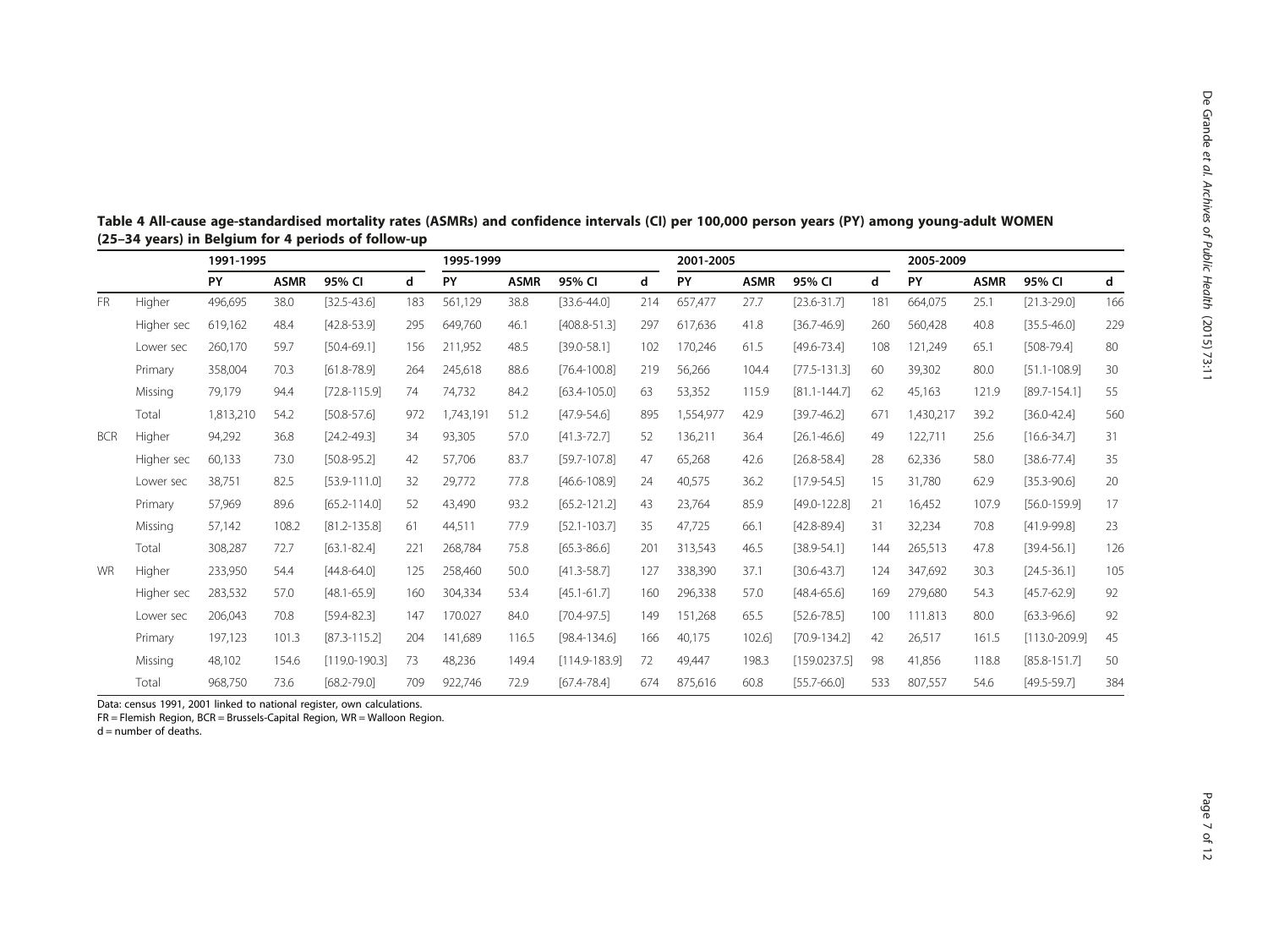|            |            | 91-95        |              |              | $01 - 05$    |              |              |  |  |  |
|------------|------------|--------------|--------------|--------------|--------------|--------------|--------------|--|--|--|
|            |            | Model 1      | Model 2      | Model 3      | Model 1      | Model 2      | Model 3      |  |  |  |
| <b>FR</b>  | Higher sec | $1.69***$    | $1.71***$    | $1.70***$    | $2.09***$    | $1.77***$    | $1.77***$    |  |  |  |
|            |            | [1.48, 1.94] | [1.48, 1.97] | [1.47, 1.96] | [1.80, 2.43] | [1.50, 2.08] | [1.51, 2.09] |  |  |  |
|            | Lower sec  | $1.94***$    | $1.86***$    | $1.87***$    | $3.04***$    | $2.28***$    | $2.32***$    |  |  |  |
|            |            | [1.68, 2.24] | [1.59, 2.19] | [1.59, 2.19] | [2.57, 3.60] | [1.89, 2.75] | [1.92, 2.80] |  |  |  |
|            | Primary    | $2.81***$    | $2.23***$    | $2.27***$    | $4.01***$    | $2.31***$    | $2.48***$    |  |  |  |
|            |            | [2.44, 3.24] | [1.91, 2.61] | [1.94, 2.66] | [3.19, 5.03] | [1.80, 2.95] | [1.93, 3.19] |  |  |  |
| <b>BCR</b> | Higher sec | $1.63***$    | $1.68***$    | $1.60***$    | $1.96***$    | $1.68*$      | $1.72***$    |  |  |  |
|            |            | [1.20, 2.20] | [1.22, 2.30] | [1.17, 2.20] | [1.36, 2.84] | [1.14, 2.49] | [1.17, 2.55] |  |  |  |
|            | Lower sec  | $2.04***$    | $1.89***$    | $1.96***$    | $2.53***$    | $1.93***$    | $2.05***$    |  |  |  |
|            |            | [1.51, 2.76] | [1.36, 2.62] | [1.41, 2.72] | [1.73, 3.71] | [1.27, 2.93] | [1.35, 3.12] |  |  |  |
|            | Primary    | $2.27***$    | $1.74***$    | $1.84***$    | $3.11***$    | $2.08***$    | $2.34***$    |  |  |  |
|            |            | [1.71, 3.03] | [1.26, 2.40] | [1.33, 2.54] | [2.00, 4.85] | [1.29, 3.38] | [1.44, 3.82] |  |  |  |
| <b>WR</b>  | Higher sec | $1.54***$    | $1.62***$    | $1.59***$    | $2.17***$    | $1.90***$    | $1.88***$    |  |  |  |
|            |            | [1.30, 1.83] | [1.35, 1.94] | [1.32, 1.90] | [1.80, 2.62] | [1.55, 2.32] | [1.54, 2.29] |  |  |  |
|            | Lower sec  | $1.91***$    | $1.87***$    | $1.86***$    | $2.94***$    | $2.27***$    | $2.25***$    |  |  |  |
|            |            | [1.60, 2.27] | [1.55, 2.26] | [1.54, 2.24] | [2.42, 3.58] | [1.83, 2.81] | [1.81, 2.78] |  |  |  |
|            | Primary    | $2.86***$    | $2.22***$    | $2.21***$    | $3.69***$    | $2.27***$    | $2.29***$    |  |  |  |
|            |            | [2.42, 3.39] | [1.84, 2.68] | [1.83, 2.67] | [2.87, 4.75] | [1.73, 2.99] | [1.74, 3.02] |  |  |  |

<span id="page-7-0"></span>Table 5 All-cause mortality rate ratios and confidence intervals among young-adult MEN in Belgium by region for 1991–1995 and 2001–2005 (reference category = higher education)

\*\*\*:  $p < 0.001$ ; \*\*:  $p < 0.010$ ; \*:  $p < 0.050$ .

FR = Flemish Region, BCR = Brussels-Capital Region, WR = Walloon Region.

Model 1: Controlled by age/Model 2: Controlled by age and employment situation/Model 3: Controlled by age, employment situation and nationality of origin.

Table 5 shows that educational inequality in male mortality is increasing in all regions between 1991–1995 and 2001–2005, especially in primary and lower secondary educated men (e.g.  $MRR_{FR-91-primary-model1} = 2.81$  [2.44-3.24] compared to  $MRR_{WR-01-primary-model1} = 4.01$  [3.19-5.03]). The difference between the periods is statistically significant for the WR and FR (Table [2](#page-3-0)). In the BCR, MRRs are also higher, but the differences between the periods are less pronounced and not significant.

Some of the excess mortality in the lowest educated groups is explained by employment status. In 1991–1995, mainly the mortality rates of the primary educated were influenced by unemployment, while in 2001–2005 the all educational levels are influenced (e.g.  $MRR_{\rm WR-01-low\ sec-model}$  = 2.94  $[2.42-3.58]$  to MRR<sub>FR-01-low sec-model2</sub> = 2.27  $[1.83-2.81]$ ). After these controls, we still observe strong educational inequalities among young men, in all regions and time periods.

In model 3, we observe that in most cases, nationality of origin does not alter the results much, with the exception of the BCR in 2001–2005, showing an increase in mortality between model 2 and model 3, especially pronounced in the primary educated  $(MRR_{BCR-01-primary-model2} = 2.08$  $[1.29-3.38]$  - MRR<sub>BCR-01-primary-model3</sub> = 2.34  $[1.44-3.82]$ ). After taking into consideration that most non-Belgians show lower mortality risks compared to Belgians [\[29](#page-11-0)] and generally have a lower educational attainment than Belgians, educational inequalities increase in the BCR.

Relative mortality inequalities among women also become more substantial over time (Table [6](#page-8-0)), especially in the FR. The MRR for the primary educated compared to the higher educated increased from 1.86 [1.54-2.25] in 1991–1995 to 3.69 [2.76-4.95] in 2001–2005 (model 1). Mortality rates are significantly higher for both the primary and the lower secondary educated in the FR, only significantly higher among the higher secondary educated in the WR, and even significantly lower among the lower secondary educated in the BCR in 2001–2005 (Table [2\)](#page-3-0).

Few differences are statistically significant among women in the BCR in 2001–2005, which is partly due to fewer deaths compared to 1991–1995. The mortality rates are also more comparable between educational levels, except for the primary educated. These are no longer significantly different from mortality among the highest educated in model  $2/3$  (e.g. MRR<sub>BCR-01-primary-model3</sub> =  $1.59$ )  $[0.86 - 2.95]$ ).

After controlling for employment in the other regions, the relative inequalities are also considerably reduced in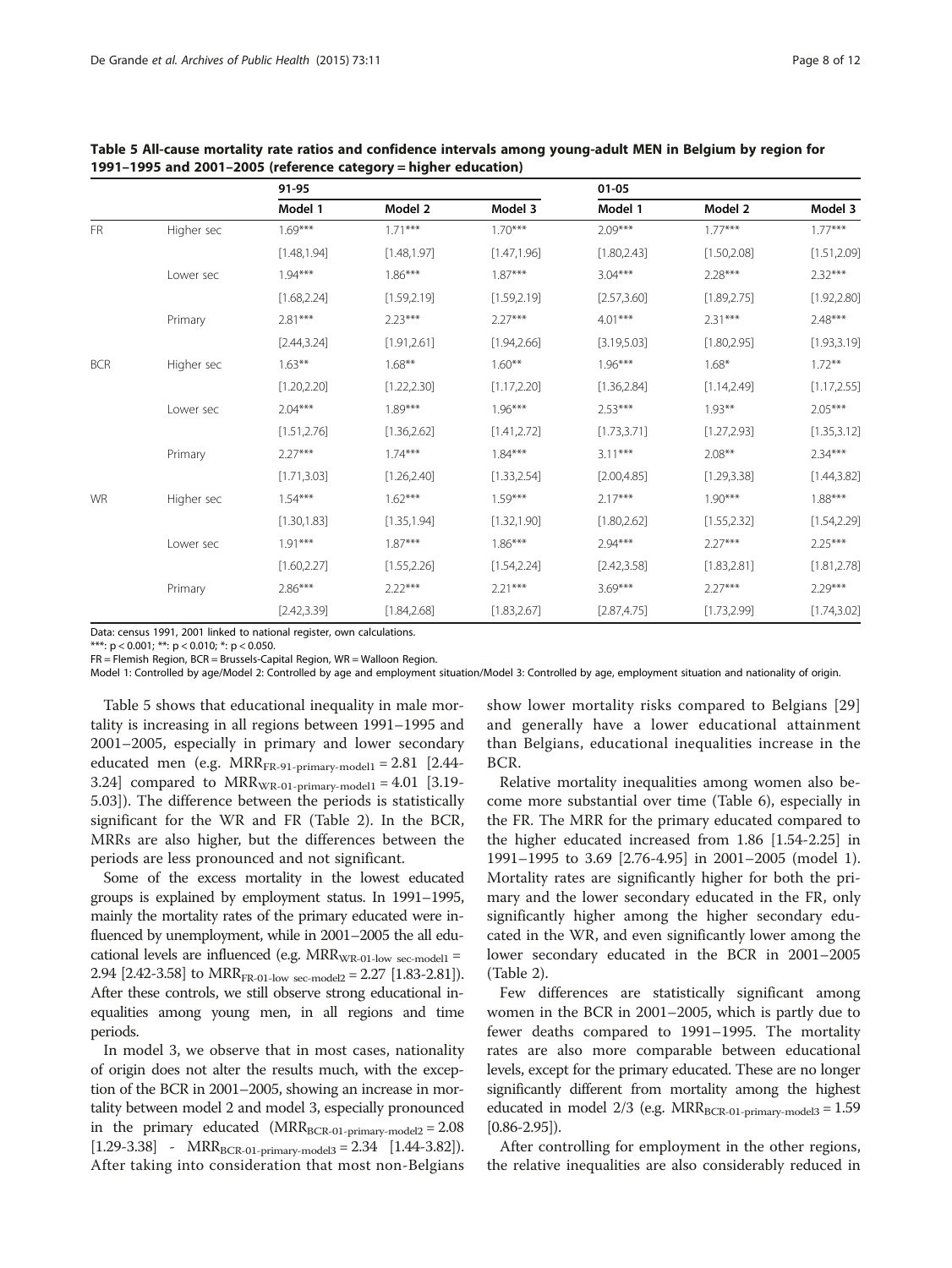|            |            | 91-95        |              |              | $01 - 05$    |              |                |  |  |  |
|------------|------------|--------------|--------------|--------------|--------------|--------------|----------------|--|--|--|
|            |            | Model 1      | Model 2      | Model 3      | Model 1      | Model 2      | Model 3        |  |  |  |
| <b>FR</b>  | Higher sec | $1.28**$     | 1.19         | 1.19         | $1.51***$    | $1.25*$      | $1.24*$        |  |  |  |
|            |            | [1.07, 1.54] | [0.99, 1.44] | [0.98, 1.44] | [1.25, 1.82] | [1.02, 1.53] | [1.00, 1.52]   |  |  |  |
|            | Lower sec  | $1.55***$    | $1.32*$      | $1.33*$      | $2.19***$    | $1.51***$    | $1.56***$      |  |  |  |
|            |            | [1.25, 1.92] | [1.04, 1.66] | [1.05, 1.67] | [1.72, 2.78] | [1.16, 1.97] | [1.20, 2.04]   |  |  |  |
|            | Primary    | $1.86***$    | $1.42***$    | $1.46***$    | $3.69***$    | $2.01***$    | $2.47***$      |  |  |  |
|            |            | [1.54, 2.25] | [1.15, 1.77] | [1.18, 1.82] | [2.76, 4.95] | [1.46, 2.78] | [1.78, 3.43]   |  |  |  |
| <b>BCR</b> | Higher sec | $1.93***$    | $1.89***$    | $1.95***$    | 1.18         | 1.01         | 1.07           |  |  |  |
|            |            | [1.23, 3.03] | [1.20, 2.98] | [1.23, 3.08] | [0.74, 1.88] | [0.62, 1.66] | [0.659, 1.748] |  |  |  |
|            | Lower sec  | $2.21***$    | $1.78*$      | $1.94***$    | 0.99         | 0.75         | 0.78           |  |  |  |
|            |            | [1.36, 3.58] | [1.08, 2.94] | [1.17, 3.20] | [0.56, 1.77] | [0.40, 1.39] | [0.42, 1.47]   |  |  |  |
|            | Primary    | $2.37***$    | 1.59         | $1.96***$    | $2.34***$    | 1.42         | 1.59           |  |  |  |
|            |            | [1.54, 3.66] | [0.99, 2.56] | [1.21, 3.15] | [1.40, 3.91] | [0.78, 2.58] | [0.86, 2.95]   |  |  |  |
| <b>WR</b>  | Higher sec | 1.06         | 1.03         | 1.04         | $1.53***$    | 1.15         | 1.16           |  |  |  |
|            |            | [0.84, 1.34] | [0.81, 1.31] | [0.82, 1.33] | [1.22, 1.93] | [0.90, 1.48] | [0.90, 1.49]   |  |  |  |
|            | Lower sec  | $1.30*$      | 1.15         | 1.20         | $1.73***$    | 1.05         | 1.07           |  |  |  |
|            |            | [1.02, 1.65] | [0.89, 1.48] | [0.93, 1.55] | [1.33, 2.25] | [0.79, 1.42] | [0.80, 1.44]   |  |  |  |
|            | Primary    | $1.86***$    | $1.42***$    | $1.50**$     | $2.70***$    | 1.38         | $1.54*$        |  |  |  |
|            |            | [1.48, 2.32] | [1.10, 1.83] | [1.16, 1.94] | [1.90, 3.84] | [0.94, 2.03] | [1.05, 2.26]   |  |  |  |

<span id="page-8-0"></span>Table 6 All-cause mortality rate ratios and confidence intervals among young-adult WOMEN in Belgium by region for 1991–1995 and 2001–2005 (reference category = higher education)

\*\*\*: p < 0.001; \*\*: p < 0.010; \*: p < 0.050.

FR = Flemish Region, BCR = Brussels-Capital Region, WR = Walloon Region.

Model 1: Controlled by age/Model 2: Controlled by age and employment situation/Model 3: Controlled by age, employment situation and nationality of origin.

both periods ( $MRR_{WR-91-primary-model}$   $2 = 1.50$  [1.16-1.94];  $MRR_{WR-01-primary-model 2} = 1.54 [1.05-2.26]$ . Employment situation influences not only the mortality rates of the lowest educated groups, but also those of higher secondary educated women (e.g.  $MRR_{FR-01-higher sec-model1} = 1.51$ [1.25-1.82] compared to  $MRR_{FR-01-higher sec-model2} = 1.24$  $[1.00-1.52]$ ).

# **Discussion**

## Main findings & interpretation

This paper depicted educational inequalities in mortality among young adults in three Belgian regions over time. We observed a general positive trend towards substantial lower mortality in most educational groups in both men and women and found persisting inequalities over time in all regions.

Concerning regional differences in men, young-adult mortality was highest in the WR in the 1990s and 2000s. There was an overall decrease in male mortality in each observation period in the three regions, but not in each educational level. In the BCR, the spectacular decrease in mortality was partly due to a large drop in mortality both at the lower and at the higher end of the educational distribution. Over the entire observation period, mortality decreased more among the higher educated

(65%) than among the primary educated (27%). In the WR we also observed stronger declines among the highest educated compared (32%) to the primary educated (8%), while there also is a small increase among the lower secondary educated (7%). In the FR we observed increases in mortality among the two lowest educated groups (16 and 21%). After controlling for nationality of origin and employment situation, the relative inequalities between regions become more comparable. Part of the male mortality decrease among the lowest educated men in the BCR can thus be attributed to the different population distribution in 2001 compared to 1991. A larger proportion of non-Belgians such as Turks and Maghrebins are living in the BCR than in the other regions. It has been well established that these groups have a lower mortality than the host population [[29,30\]](#page-11-0) and are overrepresented in the lower educated levels [[32](#page-11-0)].

In women, young-adult mortality is a lot less common compared to men in all observed periods. For example, female mortality is 50% lower in the BCR, 53% in the FR and 57% lower in the WR compared to men in 2001– 2005. Regional differences over time are similar to that of men, though the general declines over time are more modest, in part because the female mortality level in the 1990s was much lower than that of men to begin with.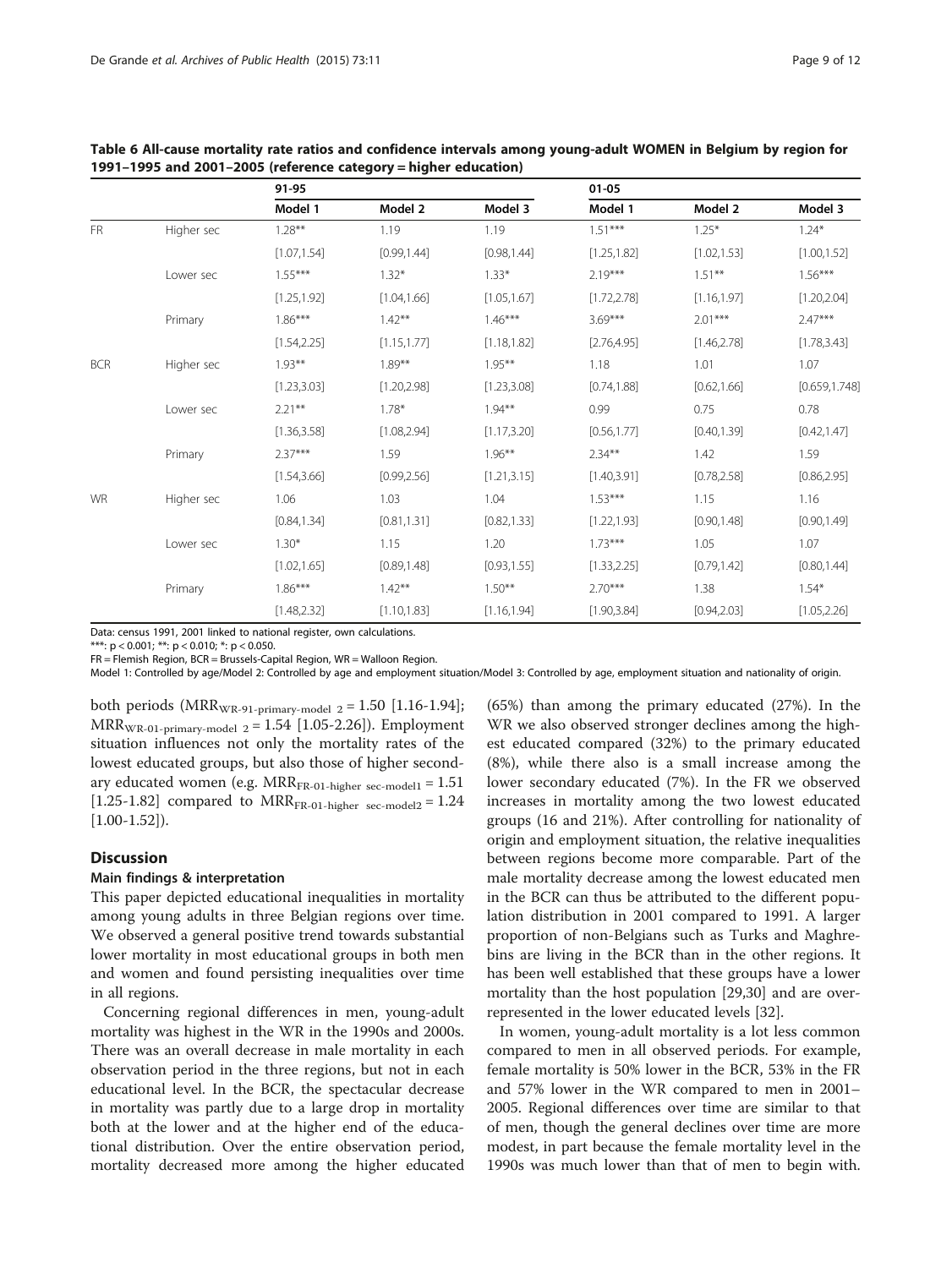The only difference in general trends in all-cause mortality over time is that women in the FR still have the lowest mortality rates in 2005–2009, while the BCR showed lower mortality rates among men in this period. Concerning educational inequalities over time, we observe some sex differences in 2001–2005 in the BCR. While male mortality dropped in all educational categories, mortality among primary educated women only slightly decreased compared to the other educational groups. After accounting for employment situation, relative educational inequalities are significantly reduced, suggesting that the double deprivation of low education and not being employed makes young-adult women especially vulnerable. Earlier research also points in this direction, showing higher cause-specific mortality from most causes in primary educated women in the BCR [\[12](#page-11-0)].

Interpretation of persisting inequalities in mortality over time is a complex matter, as the educational composition of the population has also changed considerably over time. Both the democratization of education and the lengthening of compulsory education are at play here: there is an increased proportion of higher educated (from 23% to 33%) and a dwindling fraction of primary educated (18% to less than 5%). The primary and lower secondary educated have become a selective group of young persons. Many of these young persons have experienced or are experiencing health and/or psychological problems. This has been noticed among the total adult population in Belgium [[33](#page-11-0)] as well as in different European countries [[5\]](#page-11-0). It used to be common practice to sever the educational track because of job opportunities, but after the 1983 reform, which extended compulsory education until the age of 18 [\[34\]](#page-11-0), it has become rare to quit education before finishing secondary education. Early-school leaving is then often a blurred story in which both selection and causation occur simultaneously [[35,36\]](#page-11-0). A part of this group probably needs long-term or even life-long care, support and supervision in order to render them good prospects in life in general, and specifically in terms of job opportunities and health and well-being. More discussion is needed on the ways in which to give these persons the capability to enhance their state of health, despite deprivation in their young lives outside of their own choice [[37](#page-11-0)].

Health selection is but one part of the story: poor school performance and problem behaviour and a deprived family background [\[38](#page-11-0)] are also influencing factors, leading to few or unstable job opportunities and more risk behaviour [\[39](#page-11-0)]. Alienation from school has been associated with health-compromising behaviour such as drug abuse and violence [\[40,41\]](#page-11-0). It is clear that early school leaving has severe consequences both on an individual and societal level and that preventing dropout and its negative consequences requires ensuring a close

connection between educational, social and employment services both at the national and local level [[38\]](#page-11-0).

The question raised here is whether we can speak of increased inequalities over time, if the early schoolleavers become a small and partly selective group, different from the other educational groups? As Mackenbach [[42\]](#page-11-0) points out, it may be possible that widening or persisting relative inequalities are the consequence of the democratization of education which made it possible for many young people to attain a certificate of higher education. Hence, the ones being left out may present a selective group in terms of health and other characteristics (see earlier paragraphs). Regarding the higher mortality rates among higher secondary educated, other mechanisms are at work. Although employment status explained some of the excess mortality in these educational groups, mortality remains 60 to 90% higher compared to the highest educated in the different regions. Multiple health advantages of each extra years of schooling, in terms of knowledge acquisition, means and social contacts are all related to these differences [[16](#page-11-0)]. Although democratisation of education opened up higher education for all, there are limits to the share of the population with a higher education diploma. A broader discussion, beyond the educational system, on equal (health) opportunities for all is needed in this context.

However, all is not negative. The democratisation of education may have resulted in persisting relative inequalities, it definitely brought along absolute mortality declines. This is in line with research conducted in the general adult population [\[33](#page-11-0)], and shows that there is no dilution of the effect of education over time. The longterm effects of educational investments cannot be denied. As a recent article concerning increased participation in higher education concluded [\[43\]](#page-11-0): further improvements in educational attainment are still possible and can lead to substantial health gains.

# Regional differences in an international perspective & further research

Regional differences within Belgium have already been identified in the 1970s [\[21\]](#page-11-0). Thirty years later we still observe higher mortality in the WR compared to the other regions. Research not specifically focusing on mortality even found a worsening trend in health in some highlydeprived districts within the WR in the last decennia and called for community-level initiatives to bring a halt to the negative spiral this region finds itself in [\[44](#page-11-0)]. Our research further suggests that initiatives should be taken relatively early in life. Including meso-level organizations, such as schools, youth organisations and employment institutions, in prevention efforts would be a huge step forward in realizing long-term health benefits. We found higher mortality in the WR for each educational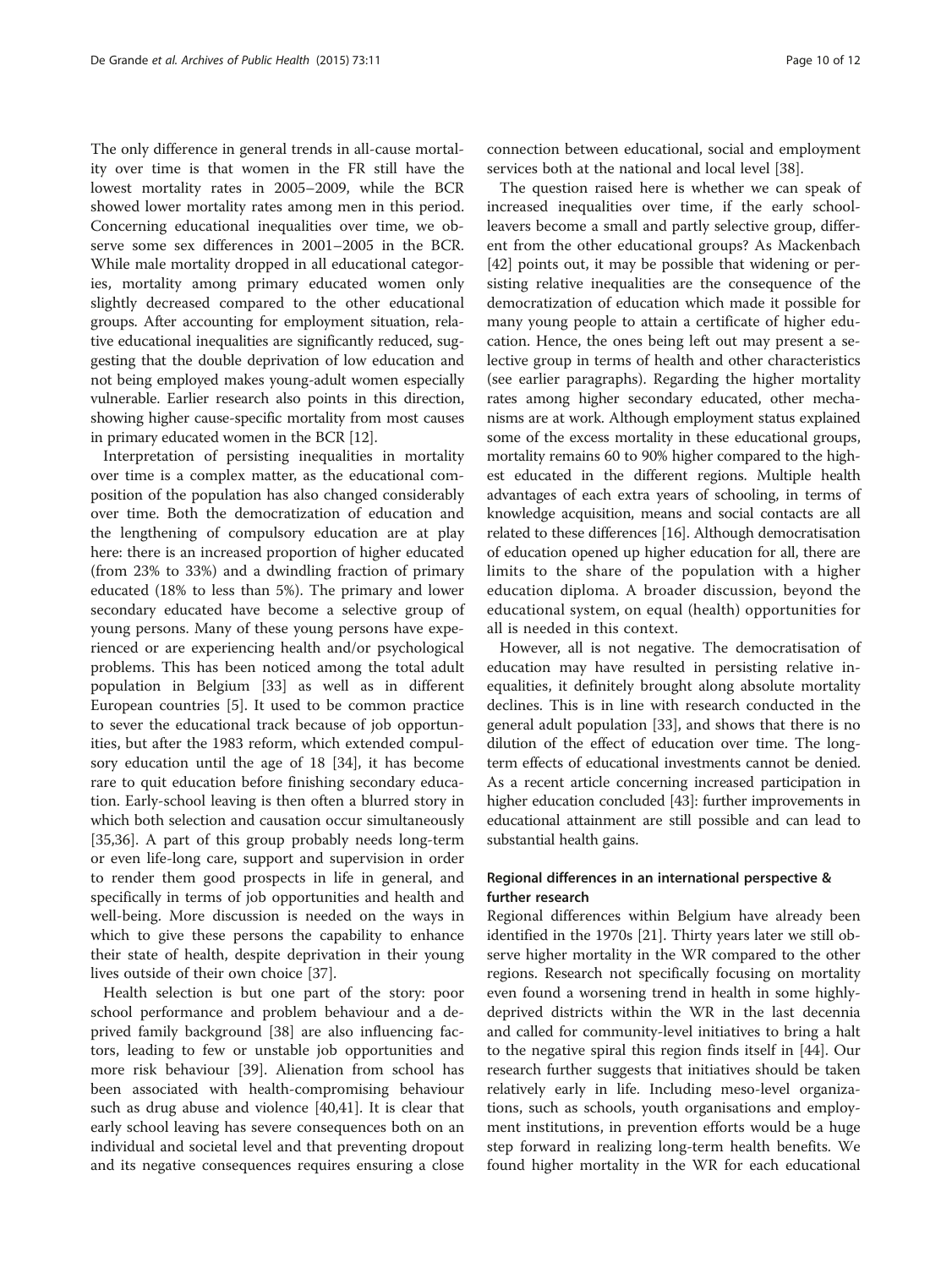<span id="page-10-0"></span>level compared to persons with the same educational level in the other regions in 2001–2005. Overall regional differences may partly be attributed to higher deprivation in the WR. Further research is necessary to identify other factors related to the higher mortality in the WR.

Belgium is not an isolated case in its regional mortality differences. In other European countries, considerable regional differences in absolute and relative mortality inequalities have also been observed [[21](#page-11-0)]. A well-known example of within-country differences is Great Britain, with a large North–south divide between England and Scotland persisting over time [\[45,46\]](#page-11-0). While there is an overall decrease in mortality in Scotland, with reductions being greatest among socially advantaged groups, an increase in excess mortality has been observed among young adult men (15- to 44-year olds) in the last decades. Social patterning was found when probing into cause-specific mortality, with suicides, drug deaths, alcohol and violence as the main contributors to mortality inequalities [\[8,45\]](#page-11-0).

In order to pinpoint domains at which future prevention efforts should be targeted in Belgium, information on cause-specific mortality is needed. Data on causespecific mortality in the WR are however not available for the observed period. Up till now, census-linked cause-of-death information, covering the period 1991– 2009, is available, available for the FR and BCR only. Unavailability of this kind of information for the WR further hampers the identification of the underlying mechanisms and, hence, the development of tailored policies and prevention campaigns. Nationwide information on cause-specific mortality will be available soon, allowing for an update of information for the WR and, hence, providing more specific insights in order to lower mortality in this region.

## Strengths & limitations

This is the first study that analysed regional mortality differences among young adults in Belgium over time, taking the three Belgian regions (FR, WR and the BCR) into account. Most studies only compare the FR and WR, leaving out an important part of Belgium. We are aware that the setting of the BCR, as a large urban area, is different from that of the other regions, especially in terms of ethnic composition of the population and other urban dynamics. Comparisons over time may not be as straightforward due to the design of our study, as the start population at each census time differs in composition because of the selective influx of migrants, especially in the BCR. To take these differences in composition into account, we controlled for nationality of origin in our regression analysis.

The high-quality data with complete follow-up on deaths and emigrations over a considerably large period make detailed analyses possible. Individually-linked mortality data furthermore rule out common numeratordenominator problems, amongst other biases [[47](#page-11-0)]. Unfortunately, we do not have updated information on employment situation for the in-between periods 1995– 1999 and 2005–2009. Therefore, detailed comparisons for the in-between periods are not possible.

## Conclusion

There is an overall positive trend towards lower allcause mortality over time in Belgium. Educational inequalities are found in each observation period and region and in both men and women. The results are in line with research focusing on the persistence of social inequalities in mortality in the general adult population [[4-6](#page-11-0)]. The results also show that the low educated become a small and selective group with high mortality risks. This calls for a debate on the responsibility of society in rendering support and capability to enhance the state of health and well-being of those not able to achieve a similar social status as their peers. The situation in the WR underlines the importance of good data to monitor trends in cause-specific mortality in order to develop tailored preventive efforts and and to put a halt to the worrying position the region finds itself in.

# Additional files

[Additional file 1: Table S1.](http://www.archpublichealth.com/content/supplementary/s13690-014-0059-3-s1.doc) Absolute and relative mortality differences per 100,000 person years over time among young-adult MEN in Belgium. [Additional file 2: Table S2.](http://www.archpublichealth.com/content/supplementary/s13690-014-0059-3-s2.doc) Absolute and relative mortality differences per 100,000 person years over time among young-adult WOMEN in Belgium.

#### Abbreviations

FR: Flemish Region; BCR: Brussels-Capital Region; WR: Walloon Region; ASMR: Age-standardised mortality rate; MRR: Mortality rate ratio; SEP: Socioeconomic position.

#### Competing interests

The authors declare that there are no competing interests.

#### Authors' contributions

HDG was involved in the conception of the study, performed all the statistical analyses, interpreted the data, drafted the article and revised the text to include the remarks of the other authors and the comments of the reviewers. HV reflected on methodological issues, helped to decide on the measures to use and present in the article, read and revised the article on content and spelling. PD helped to develop the research design, reflected on the results and interpretation, read the article and gave ideas for improvement. All authors read and approved the final version of the article.

#### Acknowledgements

This research is funded by the Brussels-Capital government, as a Prospective Research for Brussels project of Innoviris. We are thankful to Didier Willaert, who is always there to help with data preparations.

Received: 14 September 2014 Accepted: 20 December 2014 Published online: 16 March 2015